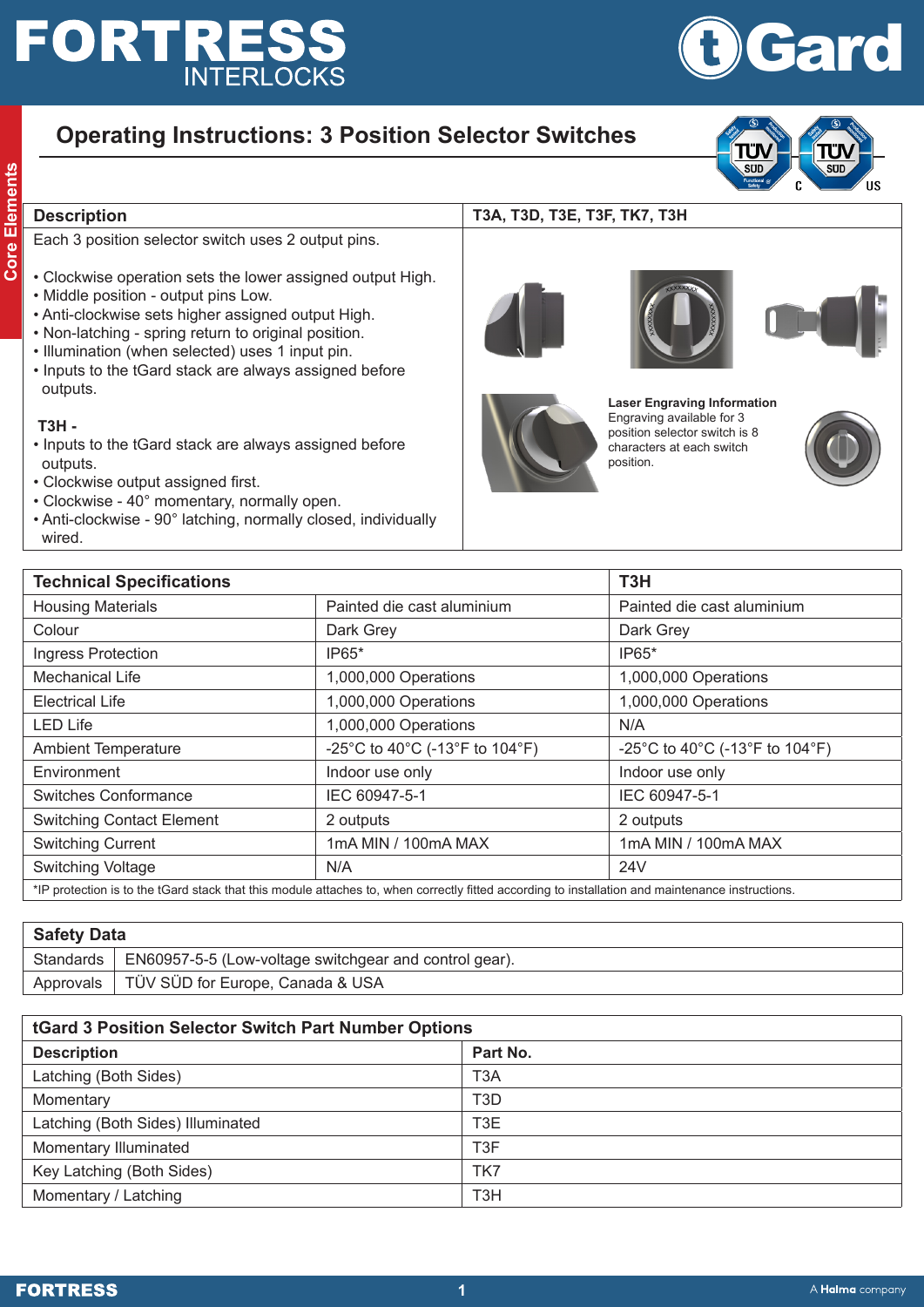## **Operating Instructions: 3 Position Selector Switches**

| <b>Electrical Guidance</b> |               |                |                                        |                                                                                                                                                      |  |
|----------------------------|---------------|----------------|----------------------------------------|------------------------------------------------------------------------------------------------------------------------------------------------------|--|
| Part No.                   | <b>Inputs</b> | <b>Outputs</b> | Module operates on the safety circuits | Order of pin assignment from base to head                                                                                                            |  |
| T <sub>3</sub> A           | $\mathbf{0}$  | 2              | No.                                    | Clockwise output assigned first                                                                                                                      |  |
| T3D                        | $\mathbf{0}$  | 2              | No.                                    | Clockwise output assigned first                                                                                                                      |  |
| T3E                        |               | 2              | No.                                    | LED output assigned first<br>Clockwise output assigned second<br>Anti-clockwise output assigned Third                                                |  |
| T3F                        | 1             | 2              | No.                                    | LED output assigned first<br>Clockwise output assigned second<br>Anti-clockwise output assigned Third                                                |  |
| TK7                        | $\Omega$      | 2              | No                                     | Clockwise output assigned first                                                                                                                      |  |
| T <sub>3</sub> H           | 1             | 2              | No.                                    | Clockwise output assigned first<br>Clockwise - 40° momentary, normally open<br>Anti-clockwise - 90° latching, normally closed,<br>individually wired |  |